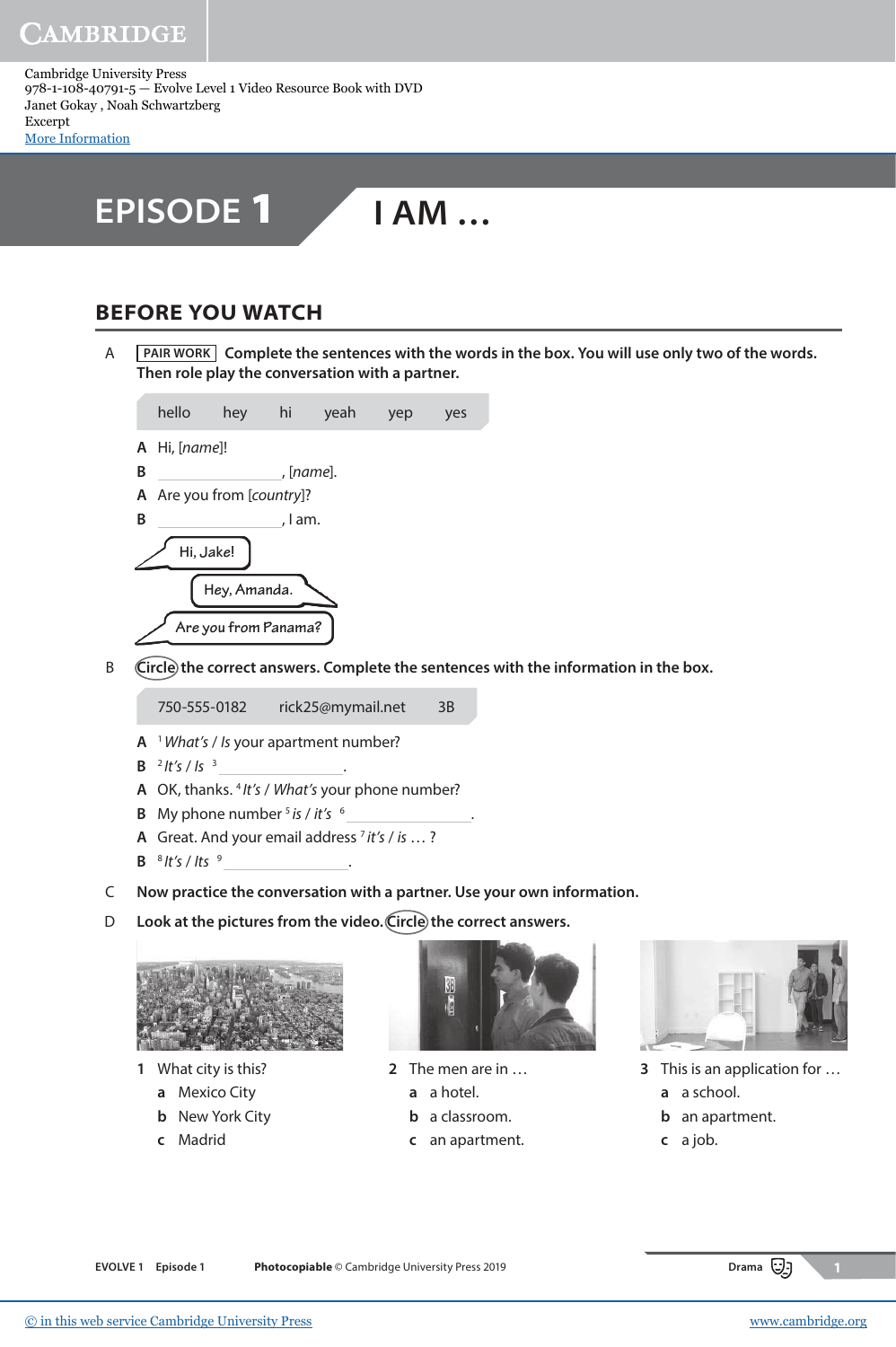CAMBRIDGE

Cambridge University Press 978-1-108-40791-5 — Evolve Level 1 Video Resource Book with DVD Janet Gokay , Noah Schwartzberg Excerpt [More Information](www.cambridge.org/9781108407915)

**EPISODE** 1 **I AM …**

## **WHILE YOU WATCH**

A **Who are they? Write the names.**



B **Watch the video. Put the events in order (1–6).**



- C **Match the pictures above (A–F) with the sentences you hear (1–6).**
	- **1** Is this the apartment?
	- **2** It's S-O-U-S-A. Sousa.
	- **3** This is Eduardo.
	- **4** Nice to meet you, sir.
	- **5** OK. Sign here.
	- **6** Hey, Rick! And Eduardo hey!

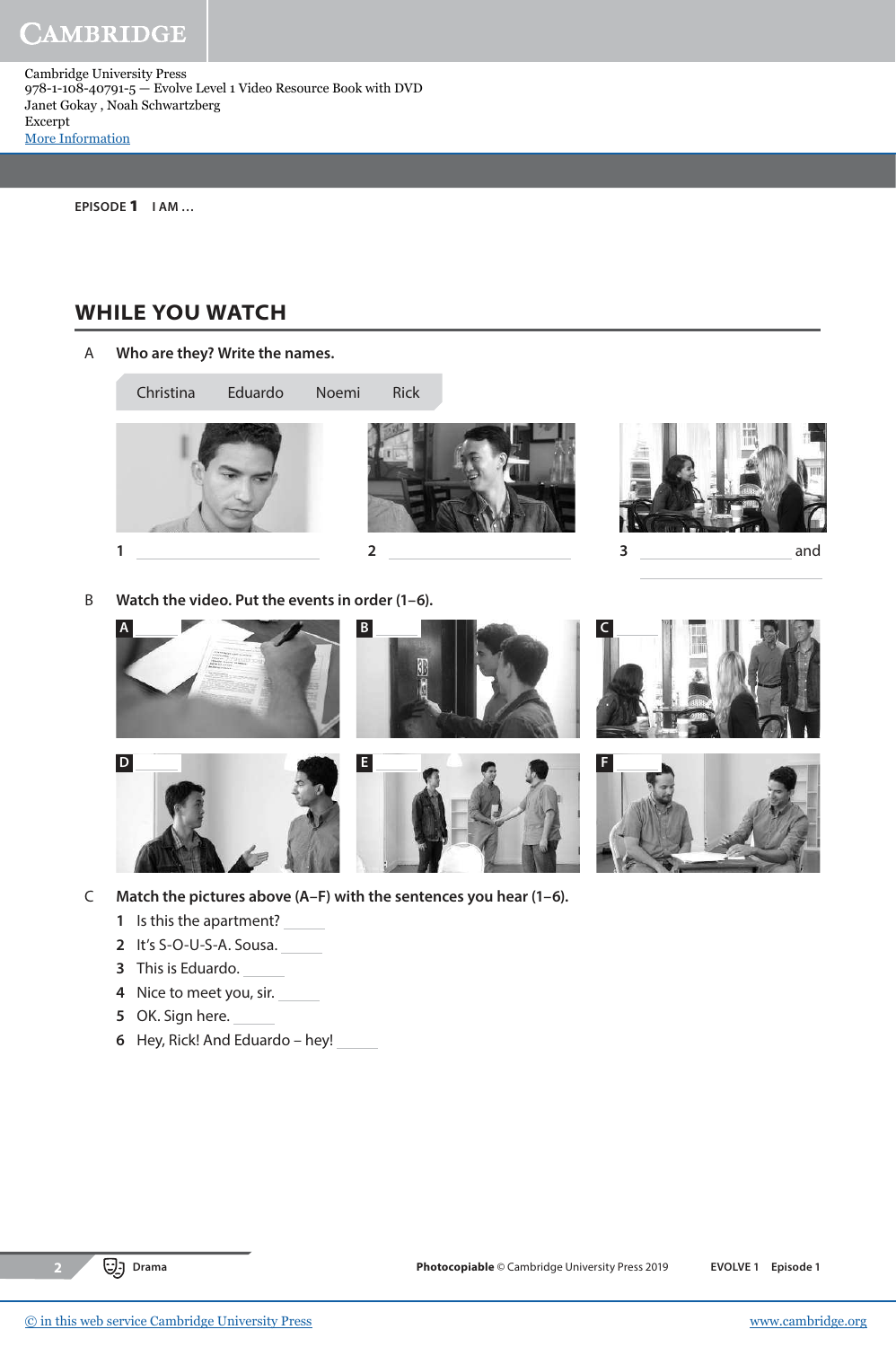CAMBRIDGE

Cambridge University Press 978-1-108-40791-5 — Evolve Level 1 Video Resource Book with DVD Janet Gokay , Noah Schwartzberg Excerpt [More Information](www.cambridge.org/9781108407915)

**EPISODE** 1 **I AM …**

## **WHILE YOU WATCH**

| D | Check $(\checkmark)$ the sentences that are true. Correct the false ones. |                                         |  |  |  |  |
|---|---------------------------------------------------------------------------|-----------------------------------------|--|--|--|--|
|   | 1 The apartment number is 3D.                                             |                                         |  |  |  |  |
|   | 2 The apartment is for Eduardo.                                           |                                         |  |  |  |  |
|   | 3 Eduardo's last name is Salsa.                                           |                                         |  |  |  |  |
|   | 4 Eduardo's phone number is 917-555-2651.                                 |                                         |  |  |  |  |
|   | 5 Eduardo says, "This place is great! Thanks!"                            |                                         |  |  |  |  |
| E | Check $(\checkmark)$ the sentences you hear.                              |                                         |  |  |  |  |
|   | Is this the apartment?                                                    |                                         |  |  |  |  |
|   | No, I'm Eduardo. This is Rick.                                            |                                         |  |  |  |  |
|   | Spell your first name, please.                                            |                                         |  |  |  |  |
|   | Really? Is she from Brazil?                                               |                                         |  |  |  |  |
|   | No, she's from Brooklyn.                                                  |                                         |  |  |  |  |
|   | And your email address?                                                   |                                         |  |  |  |  |
|   | Well, how's the new apartment?                                            |                                         |  |  |  |  |
| F | (Circle) the words you hear. Are the words formal (F) or informal (I)?    |                                         |  |  |  |  |
|   | Yeah, it's 3B.<br>1                                                       | 4 It's S-O-U-S-A. Sousa.                |  |  |  |  |
|   | OK. / Yes. 3B.                                                            | Oh yeah / yes? My mother is a Sousa.    |  |  |  |  |
|   | 2 I'm here for the apartment. Apartment 3B.<br>Yes. / OK. Come in.        | 5 Hey, Rick! And Eduardo - hello / hey! |  |  |  |  |
|   |                                                                           | 6 Well, how's the new apartment?        |  |  |  |  |
|   | Yes, it's for me.<br>3                                                    | Great!                                  |  |  |  |  |
|   | Great. / OK.                                                              | Yep / Yeah, it's cool.                  |  |  |  |  |
|   |                                                                           |                                         |  |  |  |  |
|   |                                                                           |                                         |  |  |  |  |
|   |                                                                           |                                         |  |  |  |  |
|   |                                                                           |                                         |  |  |  |  |



**EVOLVE 1 Episode 1 Photocopiable** © Cambridge University Press 2019 **Drama Drama Drama**